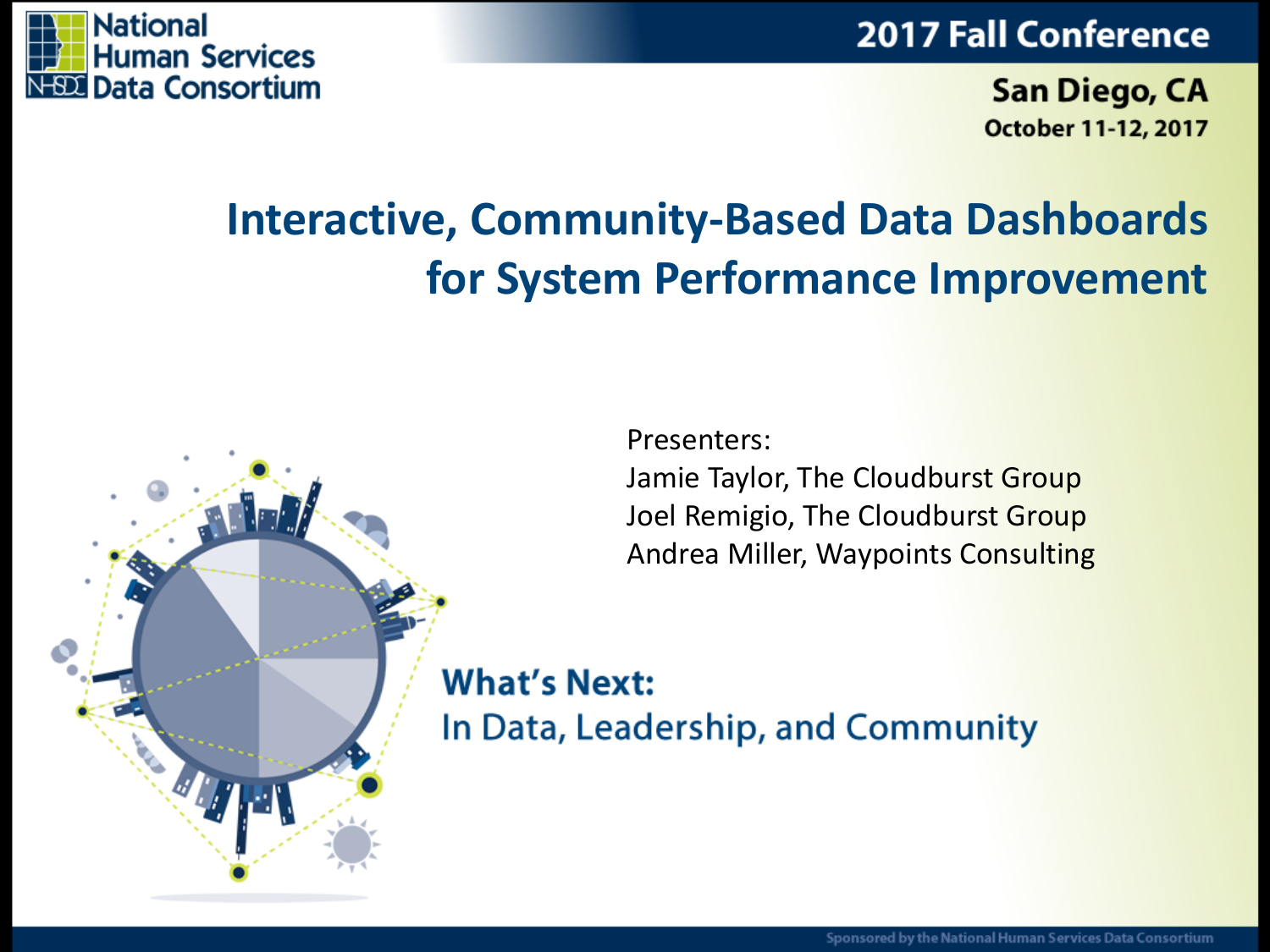





San Diego, CA October 11-12, 2017

**Community-Based Data Dashboards Taylor, Remigio, Miller**

- Introductions
- Overview of Dashboard Presentation

The issue: Communities need flexible and sustainable strategies to plan for and assess system change

A solution: Customized HMIS data dashboards for ongoing local analysis to drive decisionmaking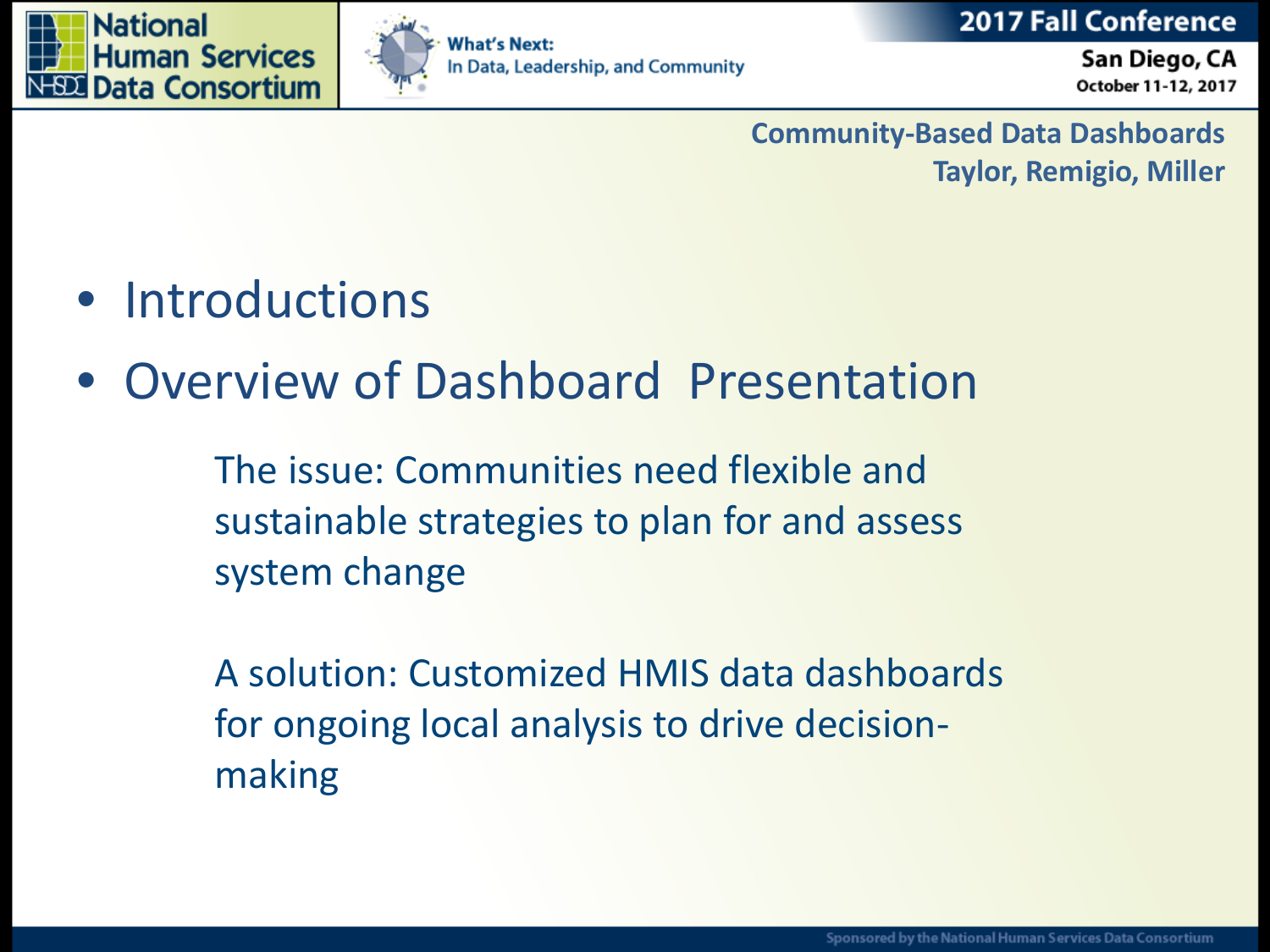



**What's Next:** In Data, Leadership, and Community

San Diego, CA October 11-12, 2017

### **Community -Based Data Dashboards Taylor, Remigio, Miller**

HMIS analytic dashboards provide interactive visualizations for effective analysis, exploration, and multiple ways to drill data

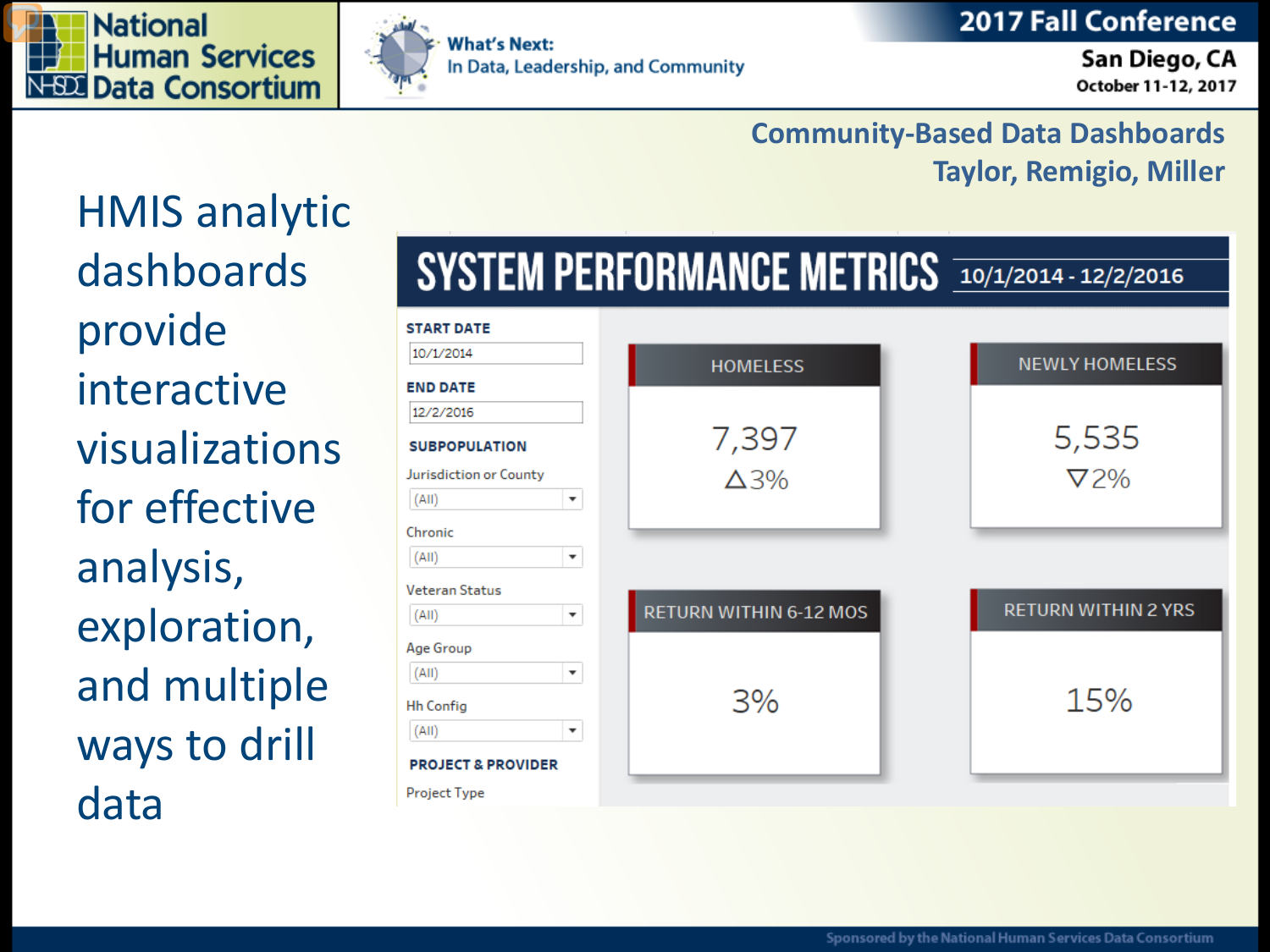





San Diego, CA October 11-12, 2017

**Community-Based Data Dashboards Taylor, Remigio, Miller**

# Data Discovery – Small Group Exercise

• What data-based focus would you choose for your community?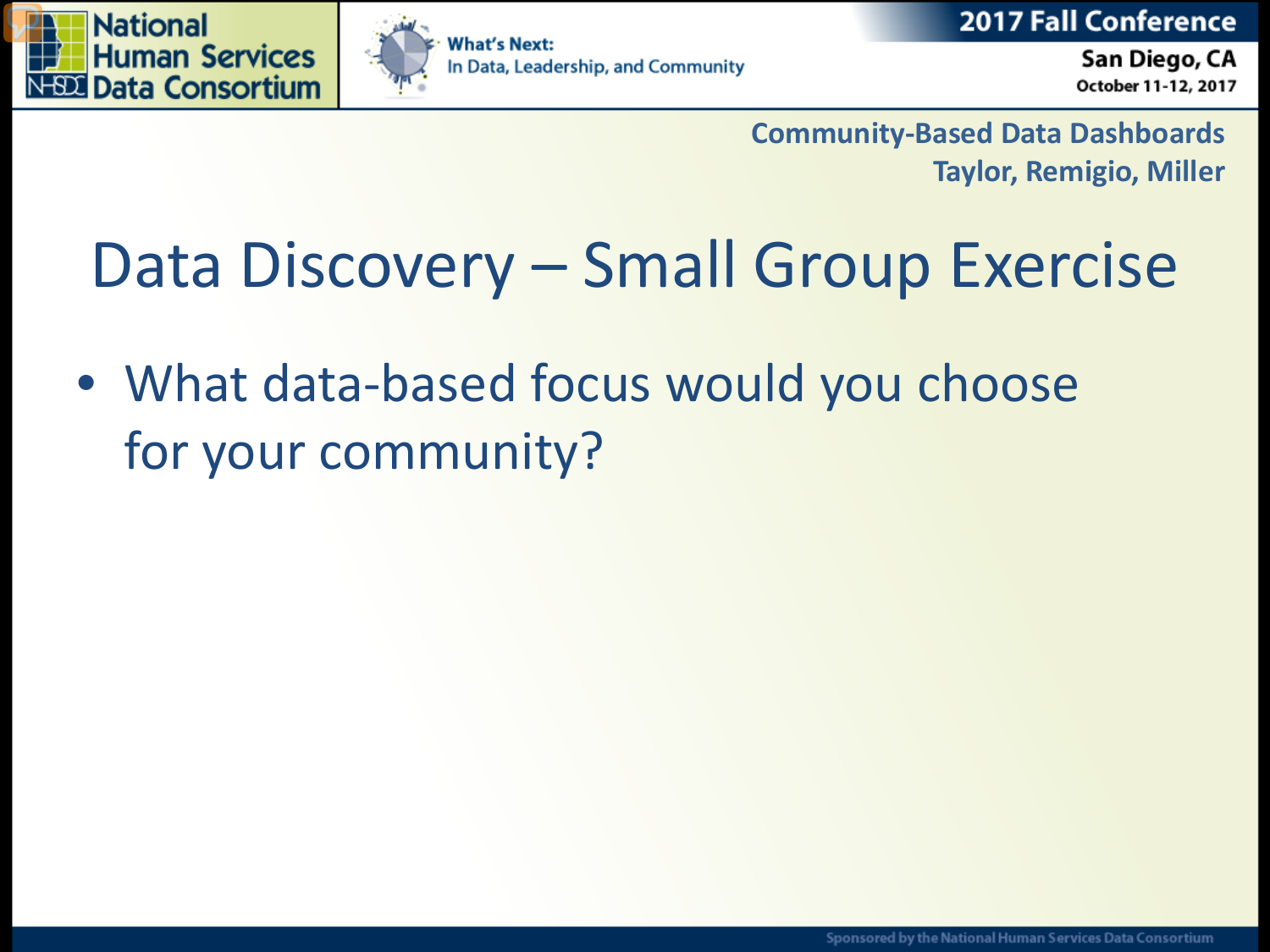





San Diego, CA October 11-12, 2017

**Community-Based Data Dashboards Taylor, Remigio, Miller**

# Data Discovery – Small Group Exercise

- Returns to Homelessness
- Length of Time Homeless
- Number of Newly Homeless
- Successful Permanent Exits
- Chronically Homeless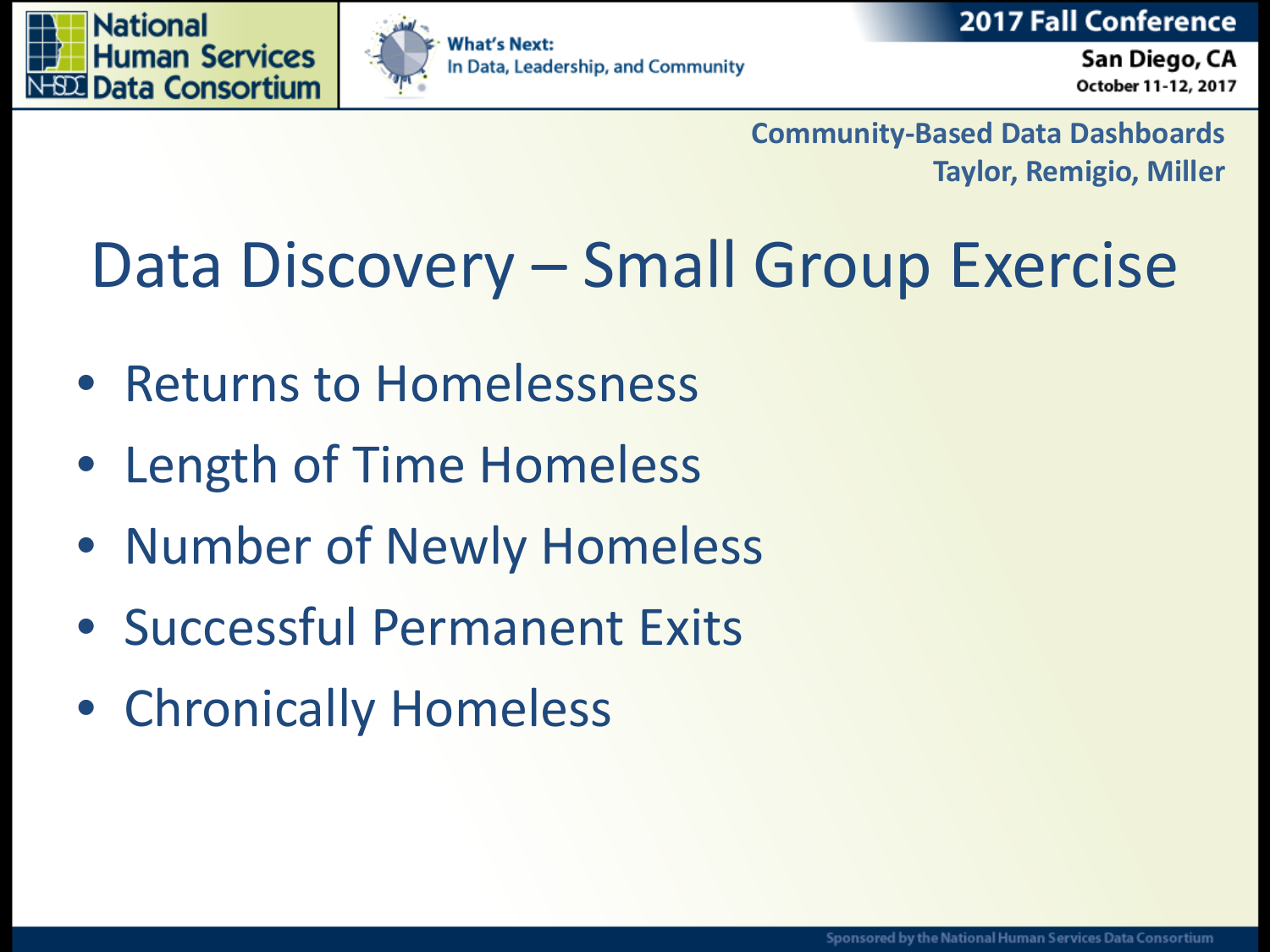





San Diego, CA October 11-12, 2017

### **Community-Based Data Dashboards Taylor, Remigio, Miller**

# Data dashboards are designed to overcome existing barriers

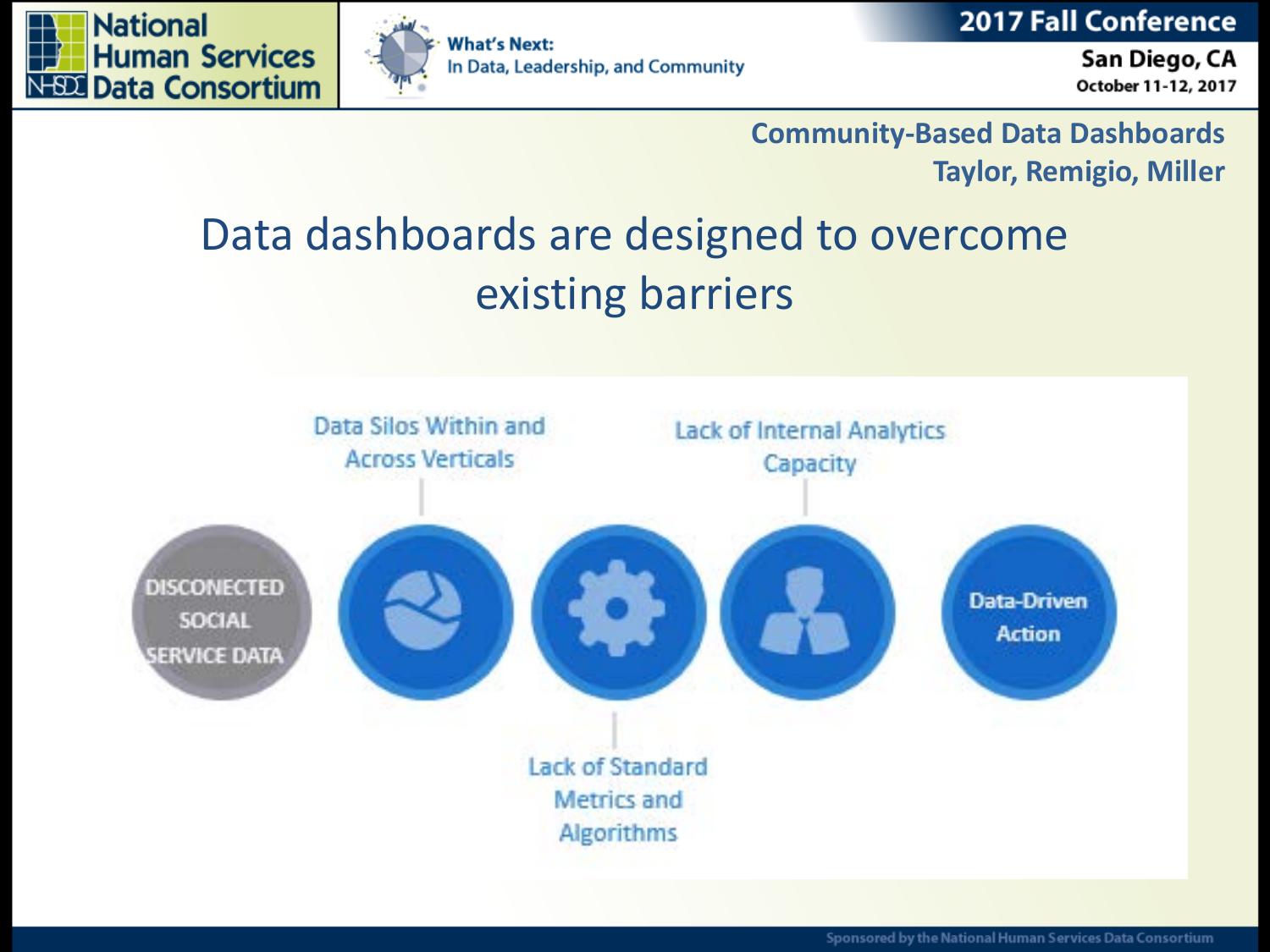





### **Community-Based Data Dashboards Taylor, Remigio, Miller**

## **HUD HMIS - CJ DATA INTEGRATION PROJECT**

Cloudburst is supporting HUD and the Data Driven Justice Initiative to connect homelessness and criminal justice data, improving system capacity to:

- Identify the frequent user population to improve timely connection of housing and services to high-need population
- Improve system coordination cooperation and data linkage across cross-sector Homelessness and Criminal Justice systems
- Drive data-driven decision-making to decrease homelessness and recidivism

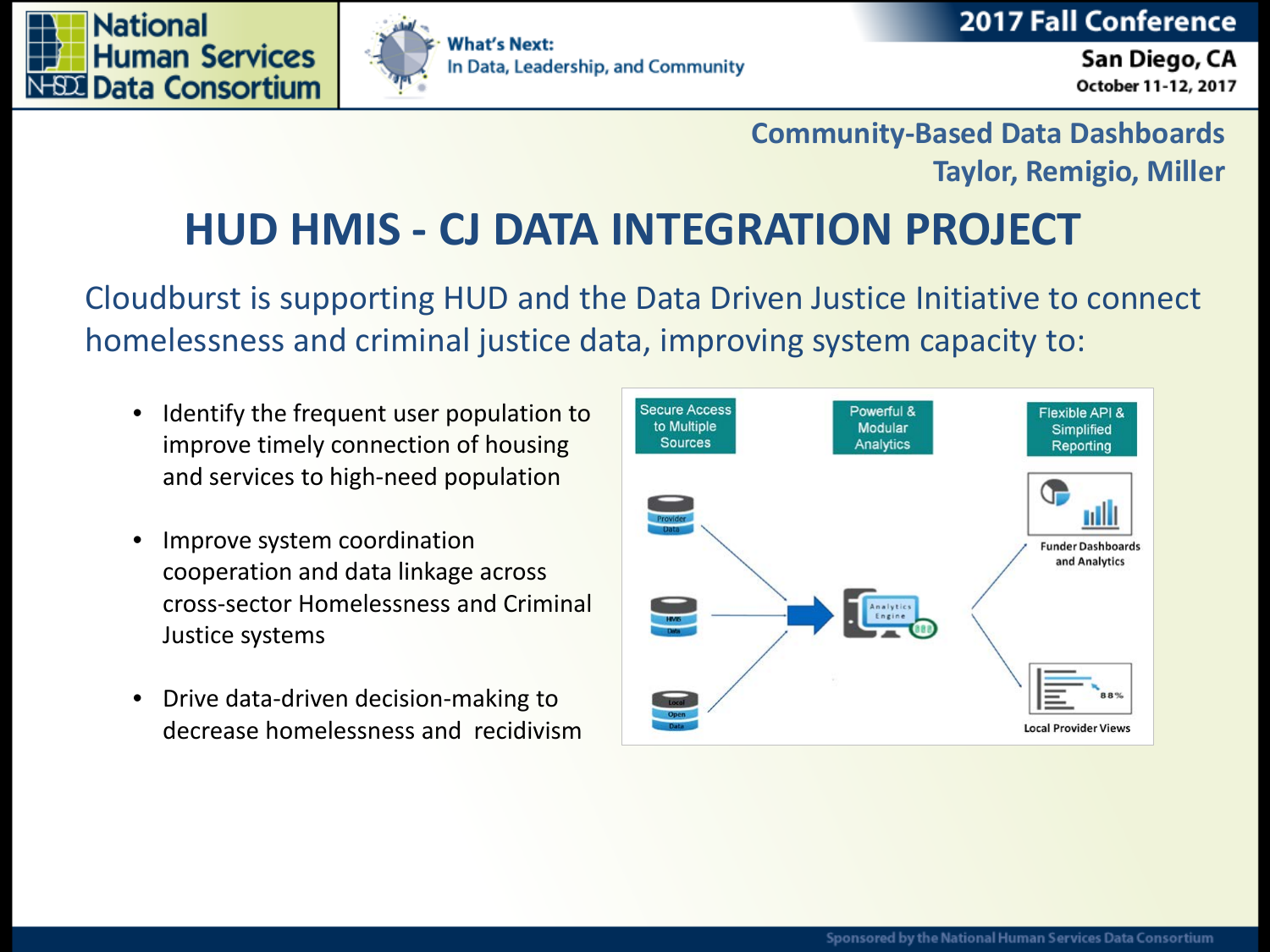





San Diego, CA October 11-12, 2017

### **Community-Based Data Dashboards Taylor, Remigio, Miller**

### **HMIS Community Cloud Product Deliverables**



**Data Utilization Trainings / Data Maturity Framework** for project staff and administrators

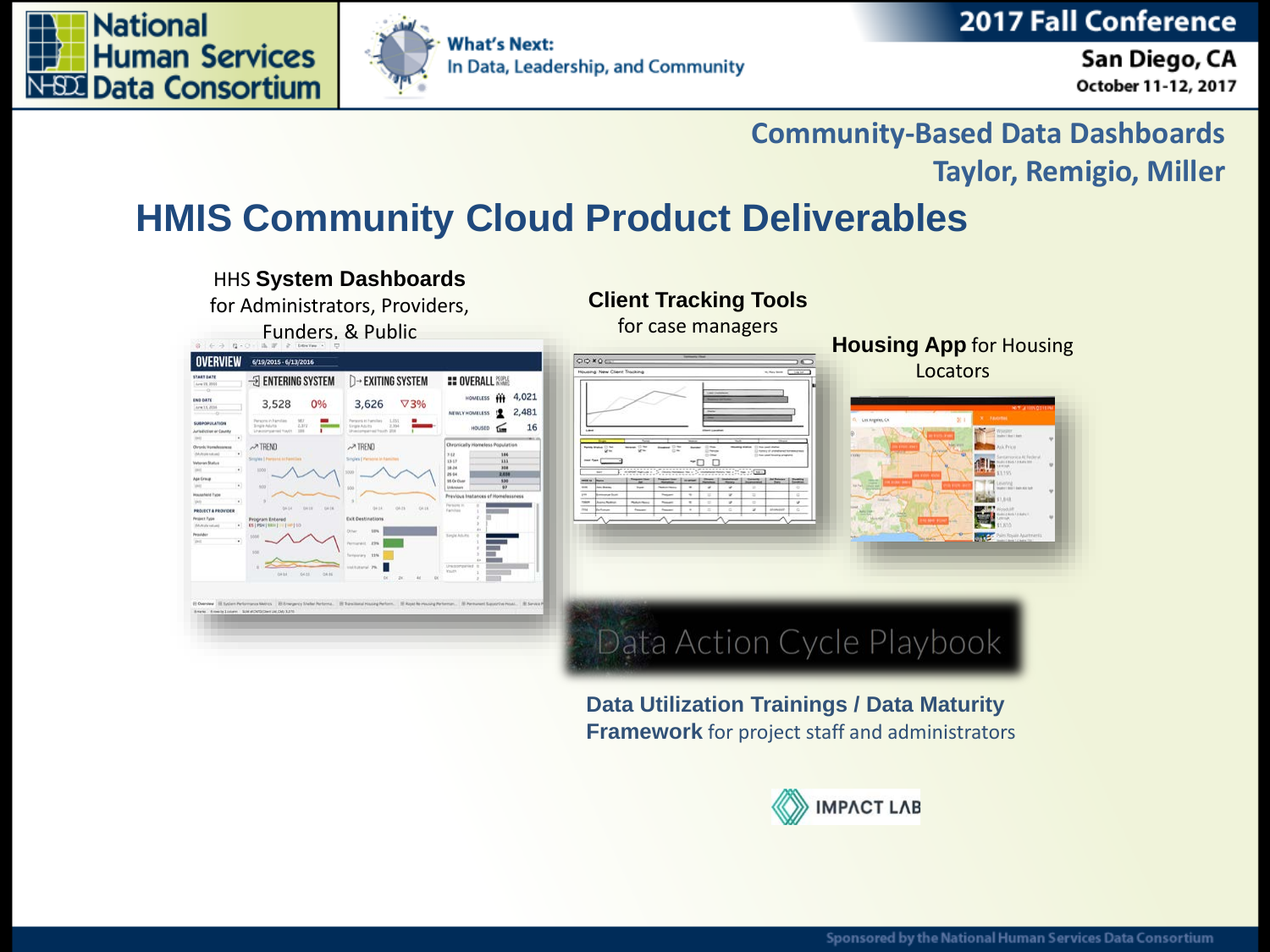



### **2017 Fall Conference**

### San Diego, CA October 11-12, 2017

### **Community-Based Data Dashboards Taylor, Remigio, Miller**

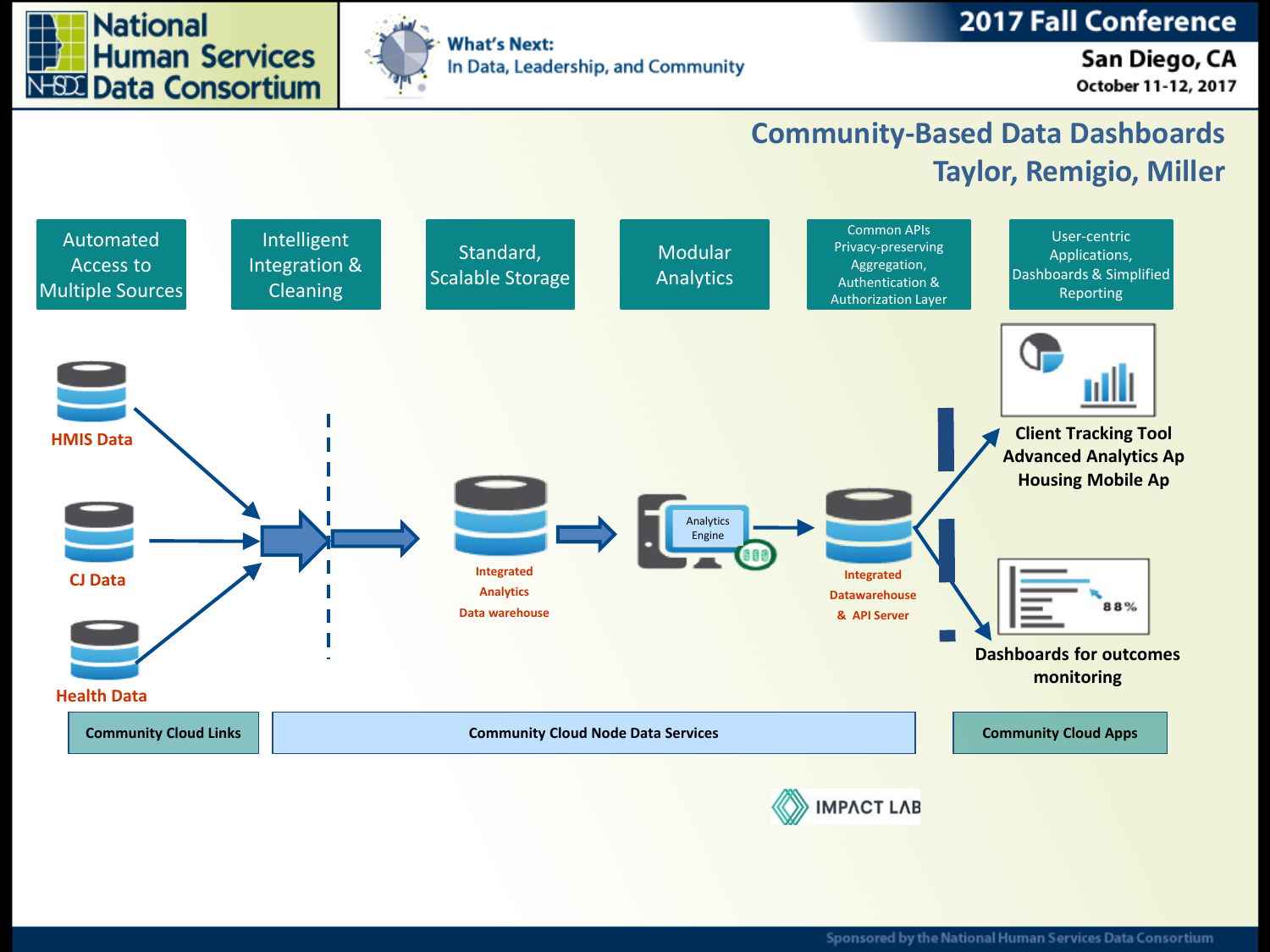



**What's Next:** In Data, Leadership, and Community

San Diego, CA October 11-12, 2017

**Community-Based Data Dashboards Taylor, Remigio, Miller** Features of a **Community Cloud Link**



- **Automated Extraction, Transformation, and Loading**  keeps data up to date
- **Automated data quality monitoring**
- **Authorization and authentication** for parent nodes to ensure sensitive data
- Optional **manual data uploader & validation** service for excel-based data ingestion

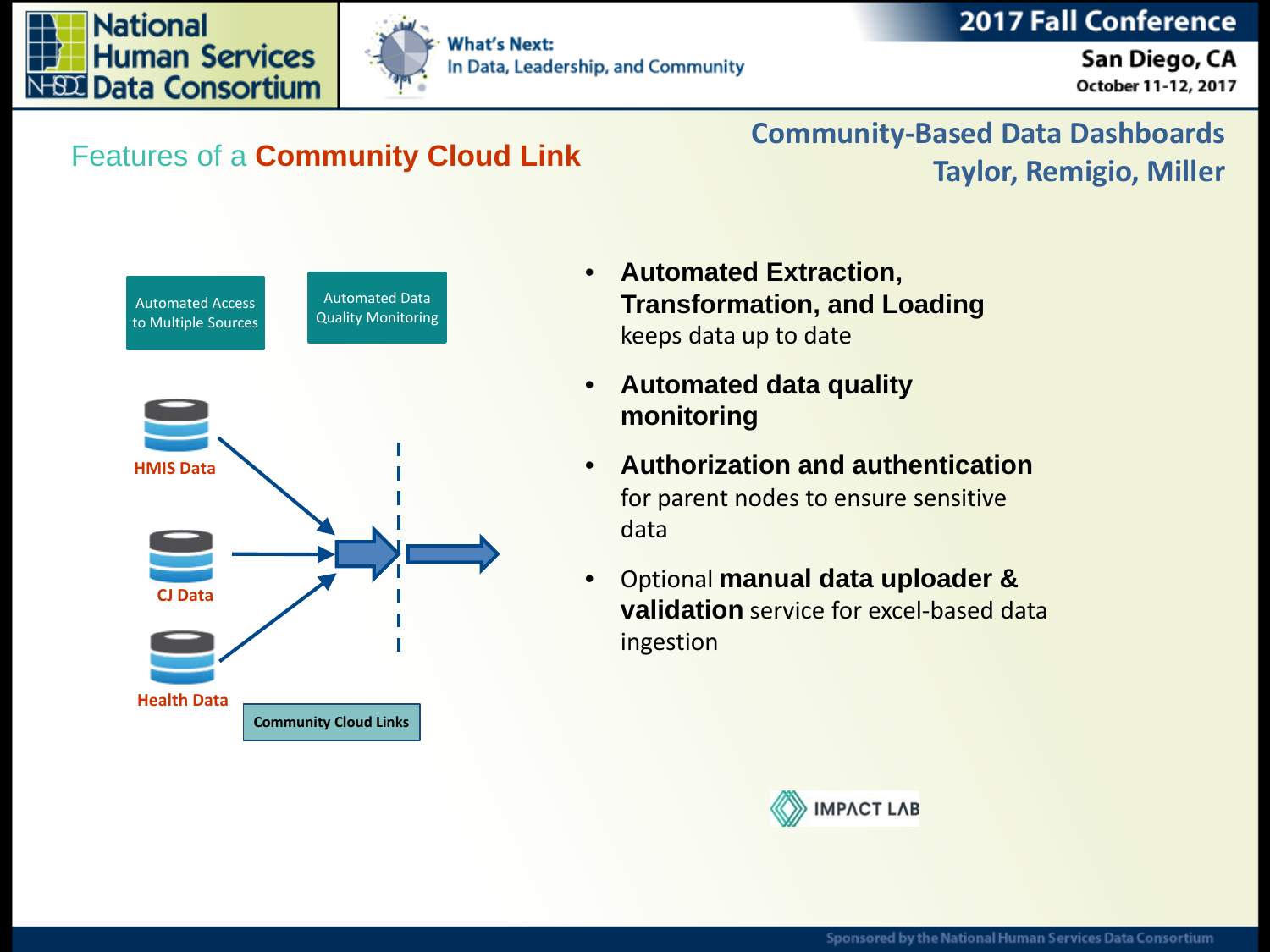



**What's Next:** In Data, Leadership, and Community

San Diego, CA October 11-12, 2017



**Community Cloud Node Services**

### **Community-Based Data Dashboards Taylor, Remigio, Miller** Features of a **Community Cloud Node**

- **Integrated data warehouse** with a common schema
- **Public APIs** for Open Data Reporting
- **Private and Secure APIs** for Application Development
- **Automated Extraction, Transformation, and Loading** (ETL) engine
- **Deduplication engine**
- Automated **data quality monitoring** services
- Ability to add future **OpenHMIS instances**  (at reduced cost)

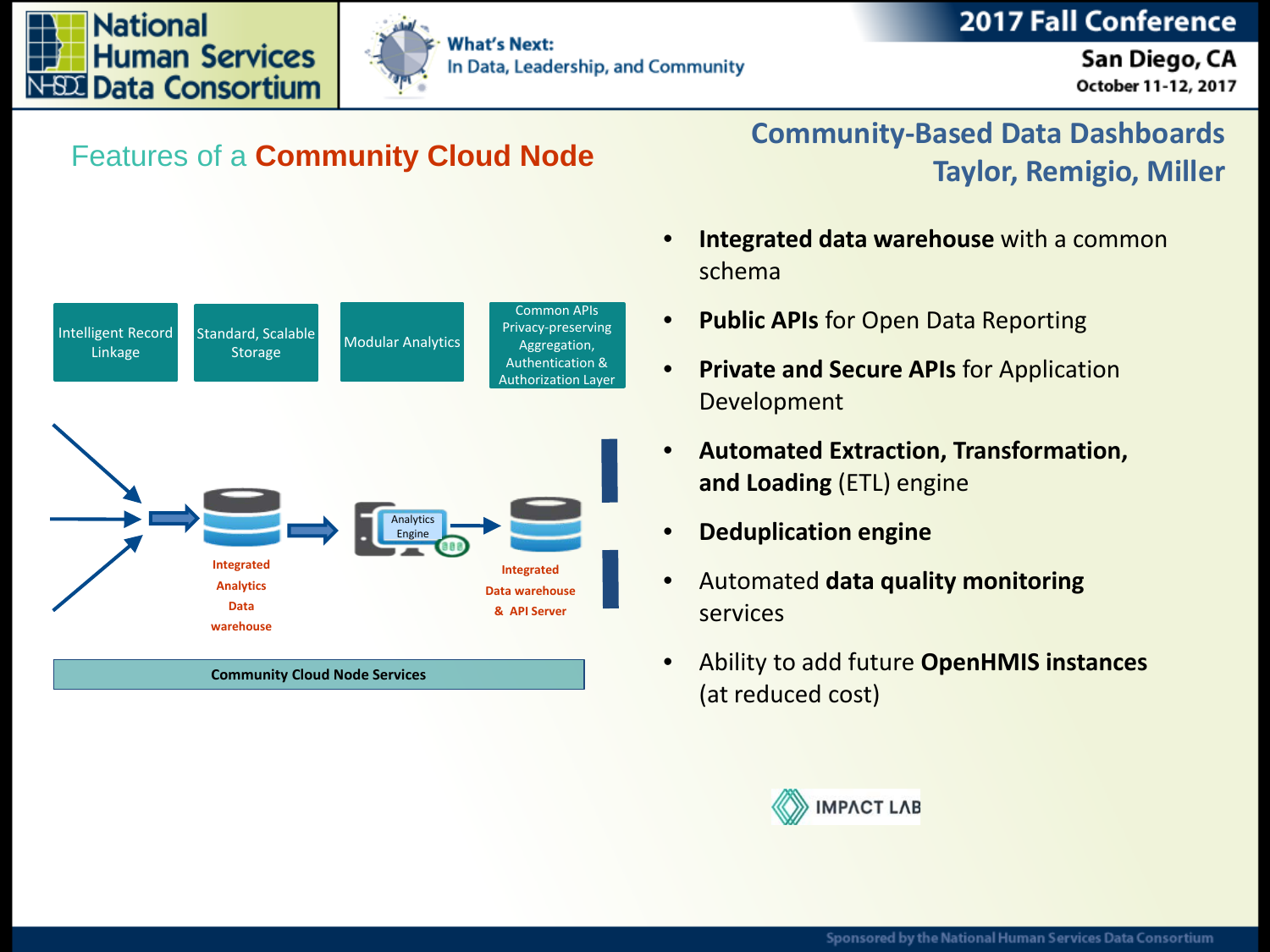San Diego, CA





**What's Next:** In Data, Leadership, and Community

### **Community-Based Data Dashboards Taylor, Remigio, Miller** Features of **Community Cloud Apps**

User-centric Applications, Dashboards & Simplified Reporting



**Housing App & other provider-facing applications** 

|  | 88% |
|--|-----|

**System-wide outcomes dashboards for monitoring time to housing**

**Community Cloud Apps**

Supports a wide variety of applications through well documented API.

Apps include:

- **System Dashboards** for performance monitoring
- **Client Tracking Tools** to identify frequent users and match solutions
- **Advanced Analytics App**
- **Housing Mobile App** and other provider facing applications



# October 11-12, 2017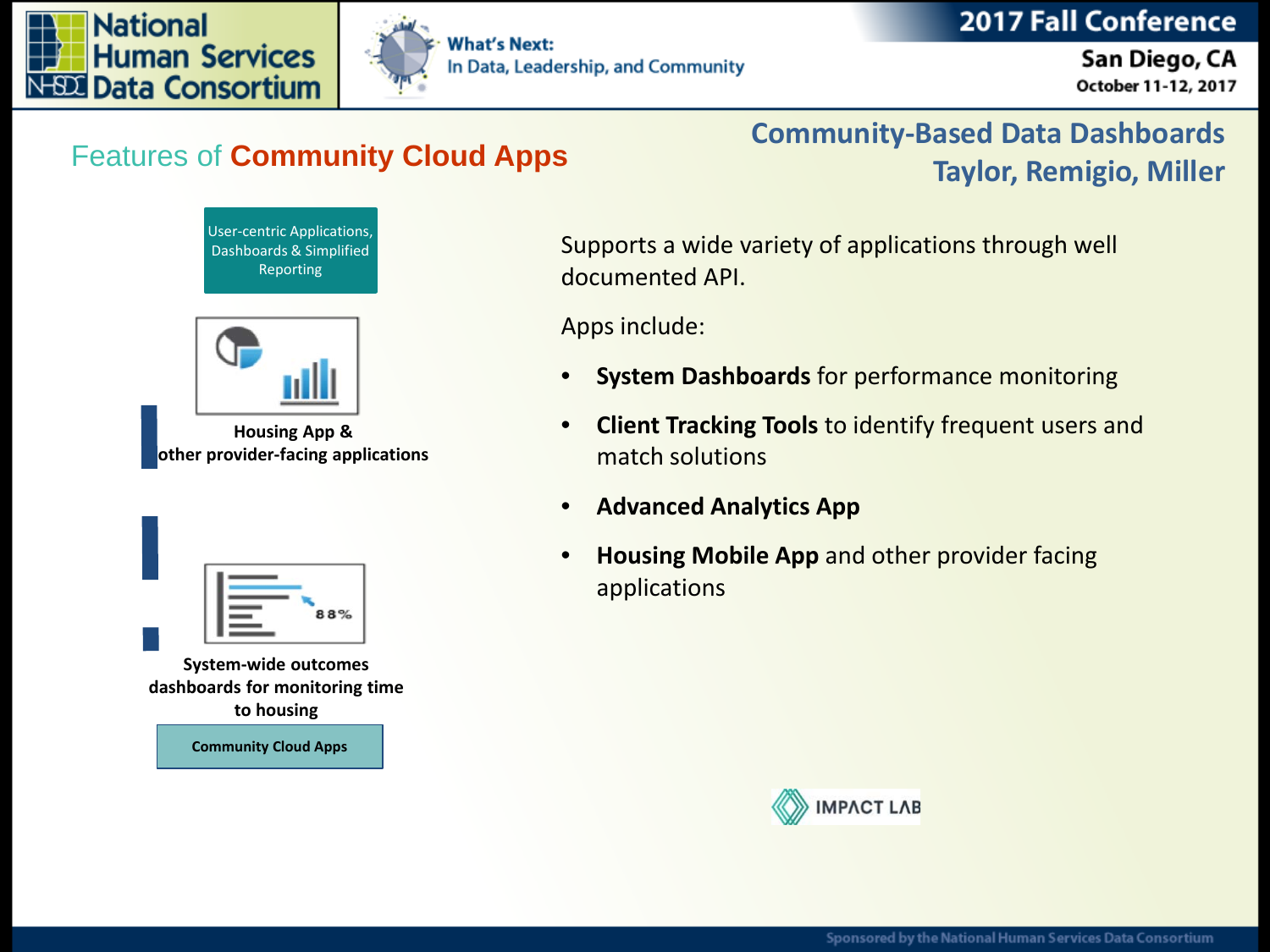



**What's Next:** In Data, Leadership, and Community

San Diego, CA October 11-12, 2017

### **Community-Based Data Dashboards**

### **Taylor, Remigio, Miller**

### **HMIS Community Cloud Benefits**

| <b>DUTCOMES</b> | <b>SYSTEM PERFORMANCE</b><br><b>IMPROVEMENT</b> | • CoC Performance Targets (HUD + CoC Local Metrics)                                                                                                            |  |
|-----------------|-------------------------------------------------|----------------------------------------------------------------------------------------------------------------------------------------------------------------|--|
|                 | <b>DATA DRIVEN</b><br><b>SYSTEM CHANGE</b>      | Evaluation, Monitoring, Peer-Support leveraged to:<br>• Strategically allocate, increase, and reorganize resources<br>• Convince decision-makers and providers |  |
| <b>DUTPUTS</b>  | <b>DATA DRIVEN</b><br><b>CULTURAL CHANGE</b>    | Evaluation, Monitoring, Peer-Support leveraged to:<br>• Drive project policy and program improvements<br>• Establish a performance culture                     |  |
|                 | <b>DATA MATURITY</b>                            | Capacity building and ongoing peer support to improve data utilization<br>and analytics<br>Dashboards leveraged for Rapid Cycle Evaluation                     |  |

### **INDICATORS**

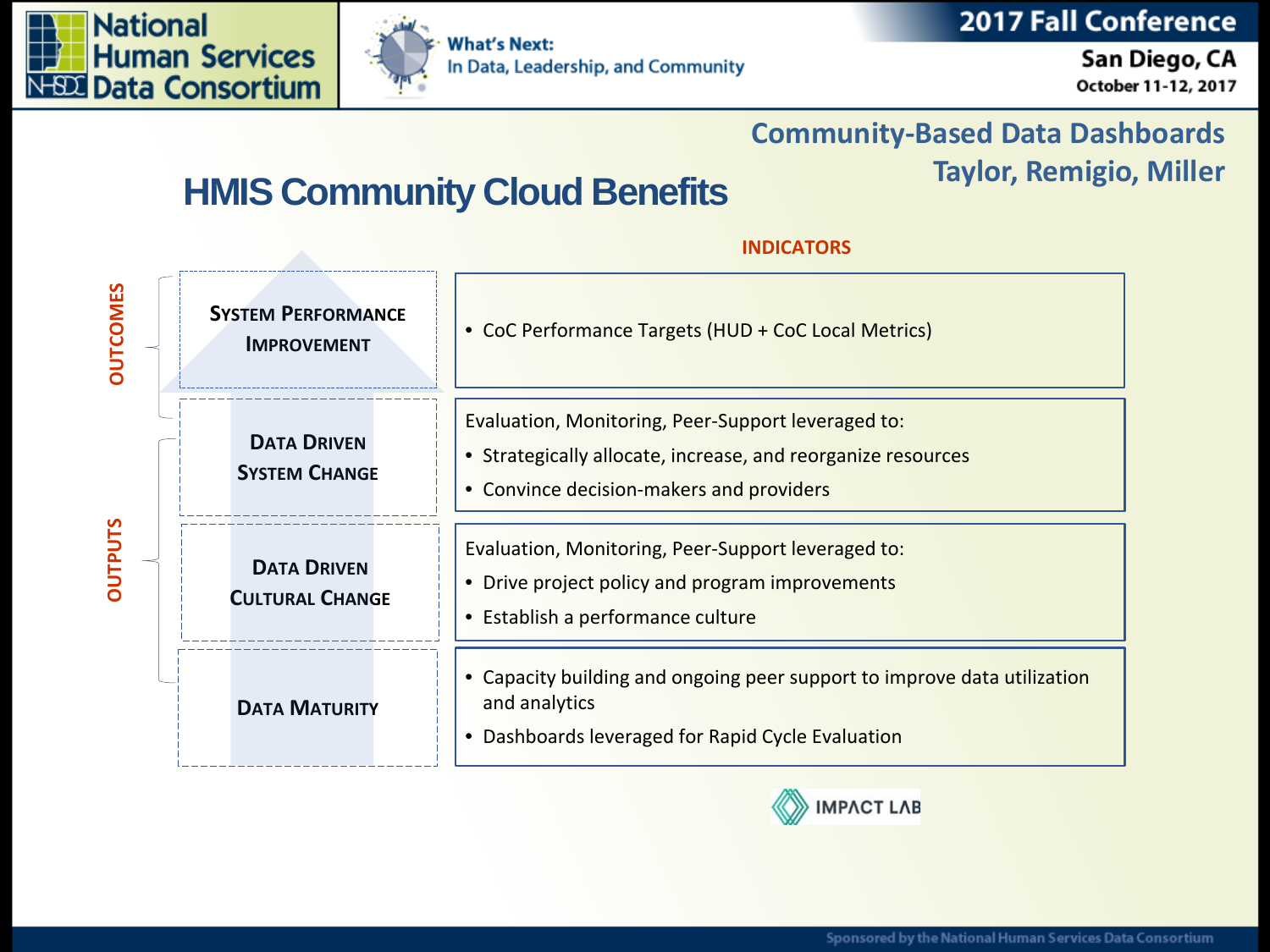



**2017 Fall Conference** 

San Diego, CA October 11-12, 2017

### **Community-Based Data Dashboards Taylor, Remigio, Miller**

### **Data Maturity Framework**

*Improved resource targeting, service collaboration, client outcomes* 

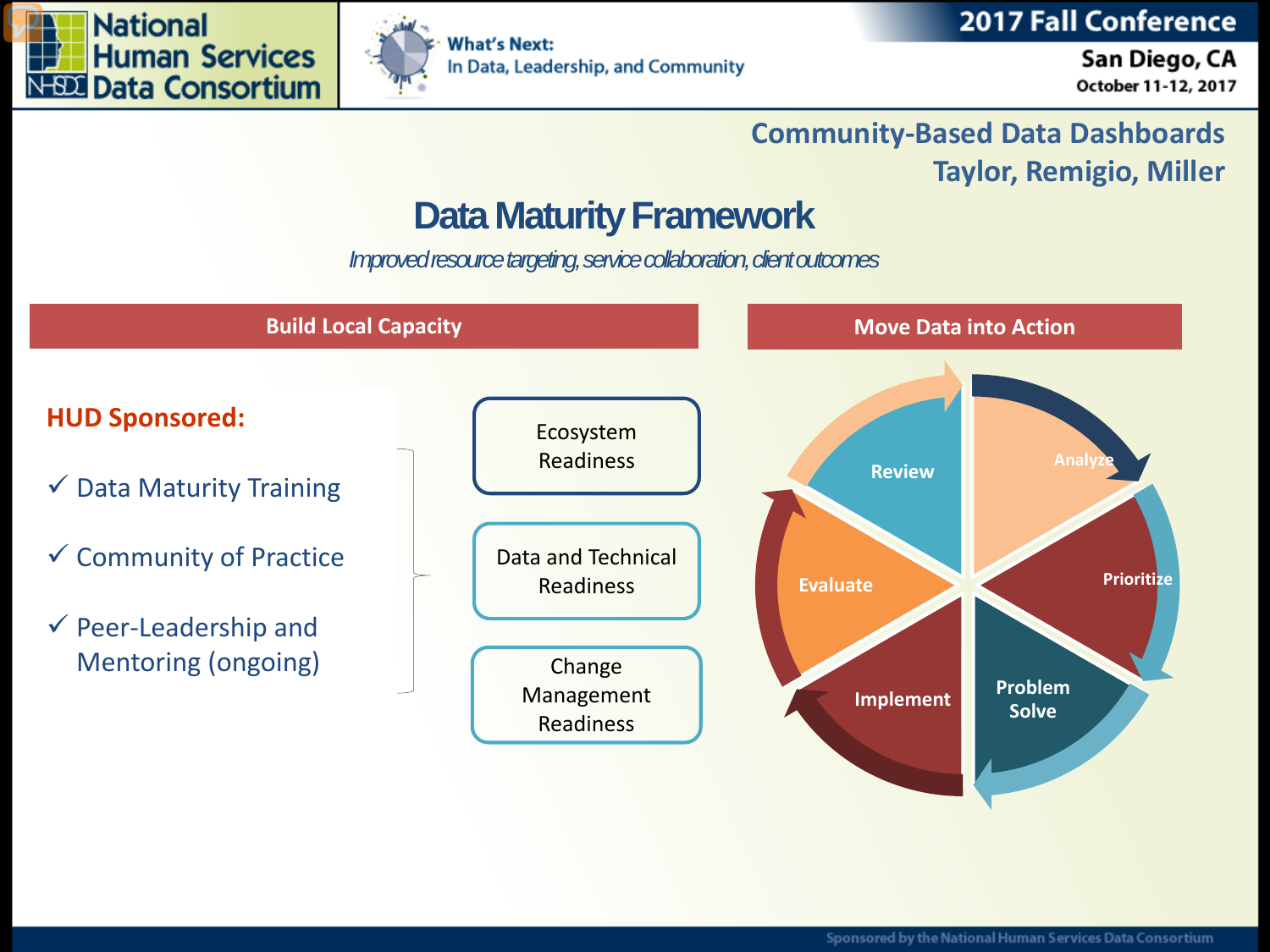



**What's Next:** In Data, Leadership, and Community

San Diego, CA October 11-12, 2017

### **Community-Based Data Dashboards Taylor, Remigio, Miller**

## Data Integration Project Cycle

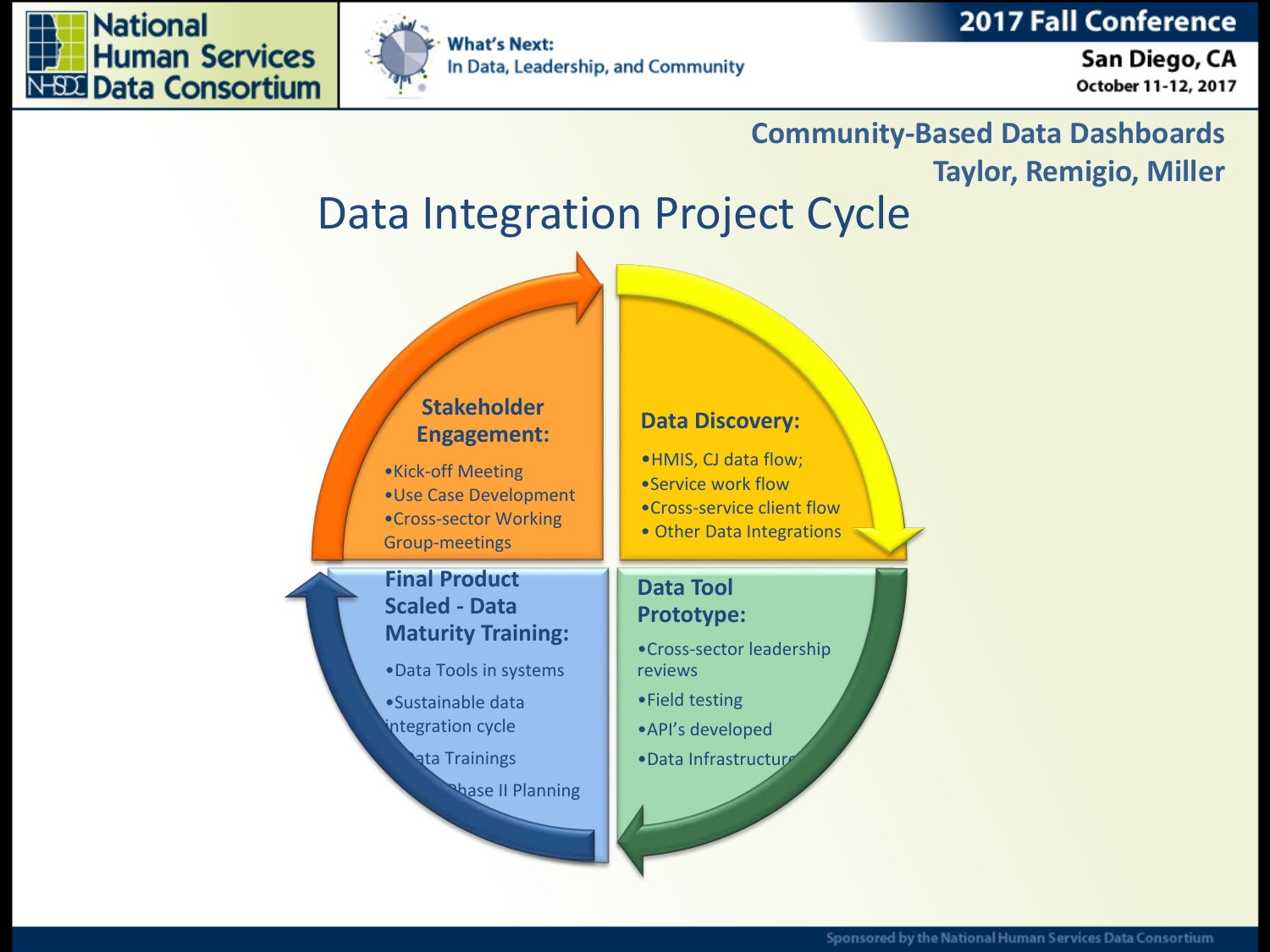





San Diego, CA October 11-12, 2017

**Community-Based Data Dashboards Taylor, Remigio, Miller**

# Community Partners

- Richmond, VA
- Prince George's County, MD
- Central Florida (Orlando, FL)
- San Diego, CA
- Utah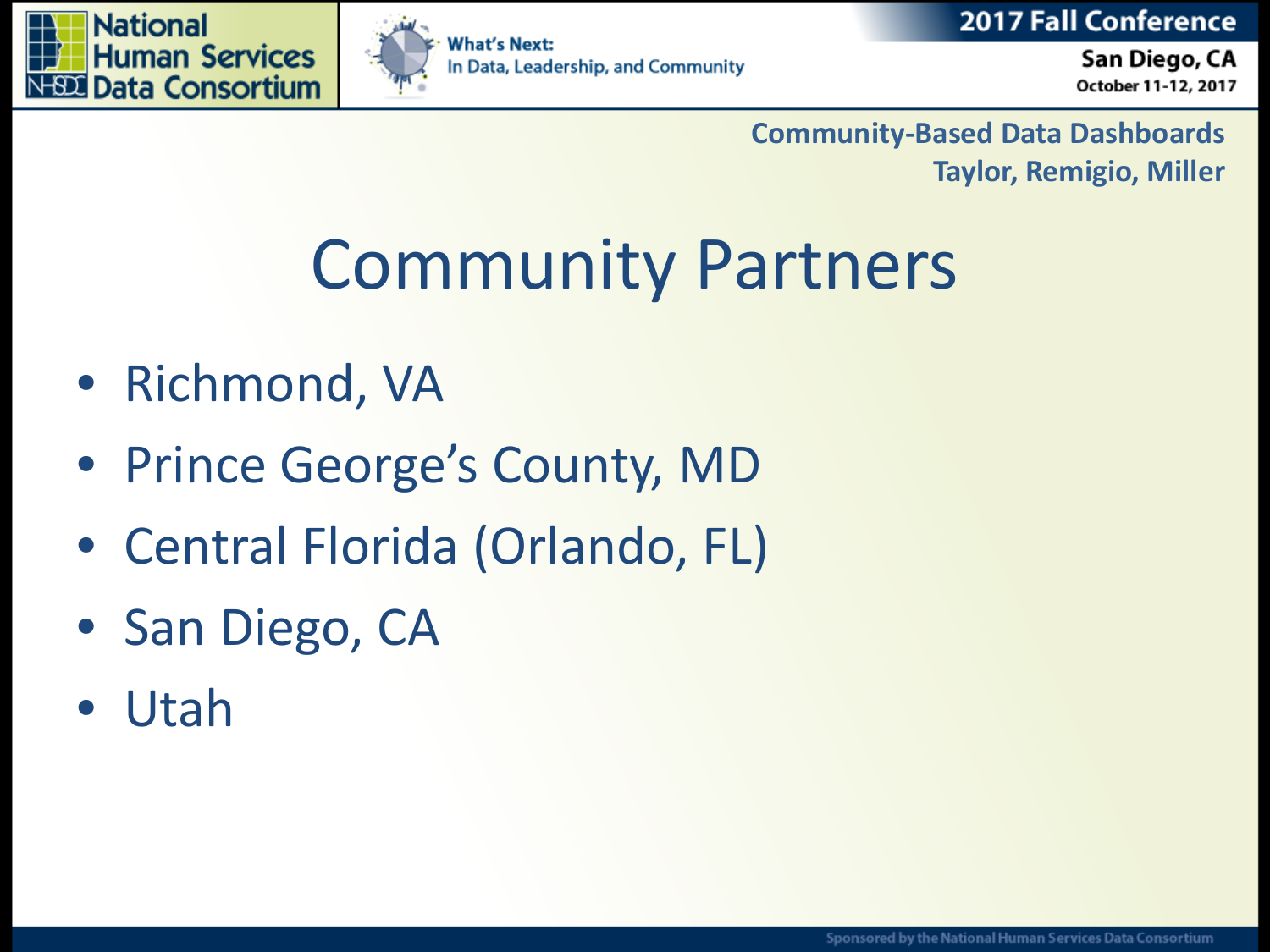





San Diego, CA October 11-12, 2017

**Limage Data Tools to Improve Outcomes Taylor, Remigio, Miller Taylor et. al**

# **Dashboard Data Discovery Exercise**

# **EMERGENCY SHELTER PERFORMANCE**

| <b>START DATE</b>      |                                                    |                    |                          |
|------------------------|----------------------------------------------------|--------------------|--------------------------|
| 10/1/2014              |                                                    | $\exists$ ENTERING | $\triangleright$ Exiting |
| <b>END DATE</b>        |                                                    |                    |                          |
| 12/2/2016              |                                                    | 5,579              | 5,579                    |
| <b>SUBPOPULATION</b>   |                                                    |                    |                          |
| Jurisdiction or County |                                                    |                    |                          |
| (AII)                  | $\overline{\mathbf v}$                             | $\Delta 6\%$       | ∆5%                      |
| Chronic                |                                                    |                    |                          |
| (AII)                  | $\overline{\mathbf v}$<br><b>Exit Destinations</b> |                    |                          |
| <b>Veteran Status</b>  | Other                                              | 57%                |                          |
| (AII)                  | $\overline{\mathbf v}$<br>Permanent                | 38%                |                          |
| Age Group              | Temporary                                          | 23%                |                          |
| (AII)                  | Institutional 17%<br>$\overline{\mathbf{v}}$       |                    |                          |
| Household Type         |                                                    |                    |                          |
| (AII)                  | $\overline{\phantom{a}}$                           |                    |                          |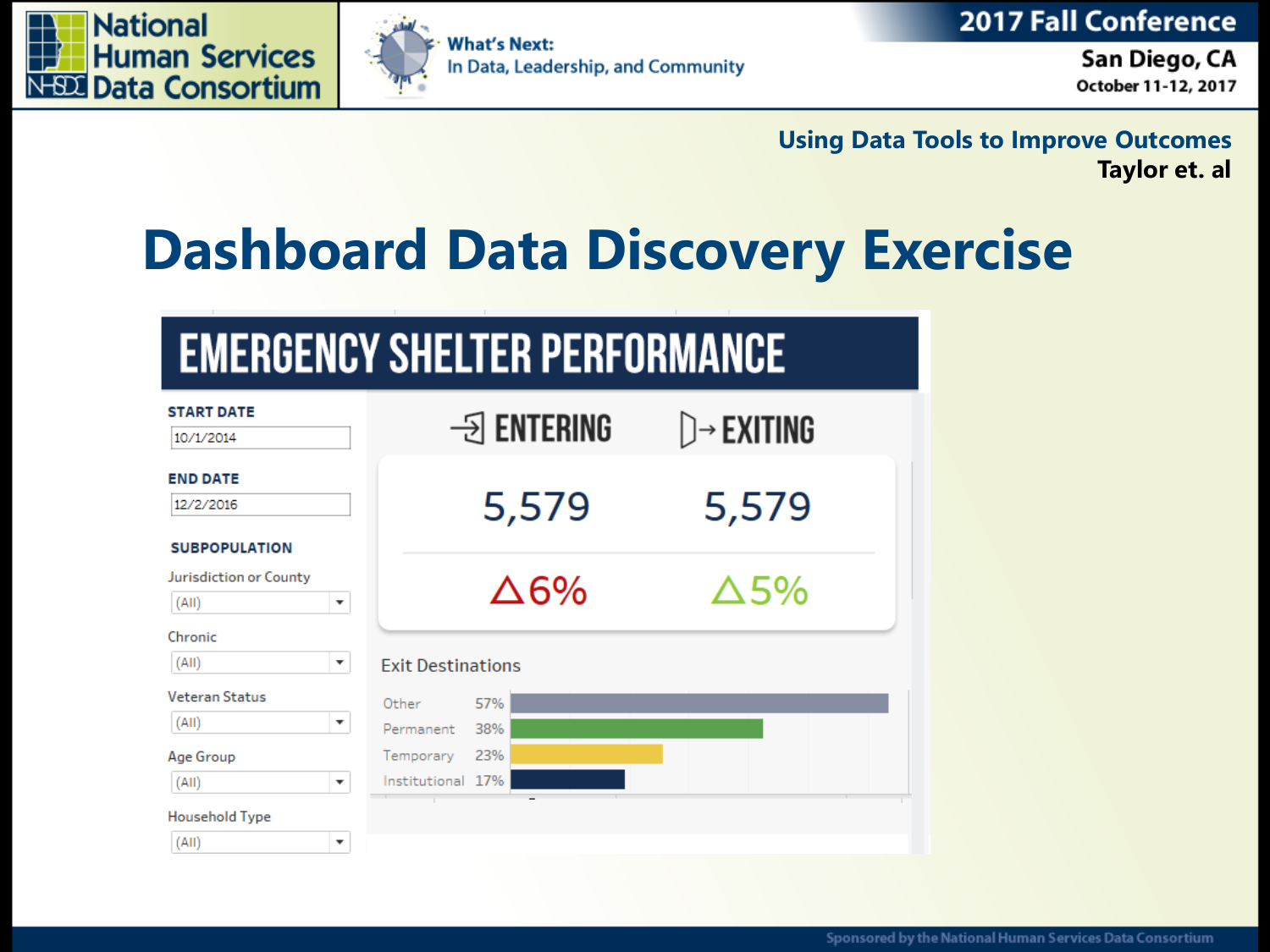

between

stakeholders



**What's Next:** In Data, Leadership, and Community

San Diego, CA October 11-12, 2017

### **Community-Based Data Dashboards Taylor, Remigio, Miller**

### Data Maturity: Improved resource targeting, service collaboration, client outcomes

### **Ecosystem Readiness** • System leadership/commitm ent to implementation of change • Environment conducive to datadriven decision making • Active and effective system partnerships **Data and Technical Readiness** • Ongoing commitment to data linkage and data usage • Comprehensive MIS networks • Staff capacity to analyze data • Data comprehension **Change Management Readiness** • Organization readiness and capacity for collaboration • Active participation in change planning • Shared knowledge of best practices • Ongoing data review to monitor and

evaluate impacts